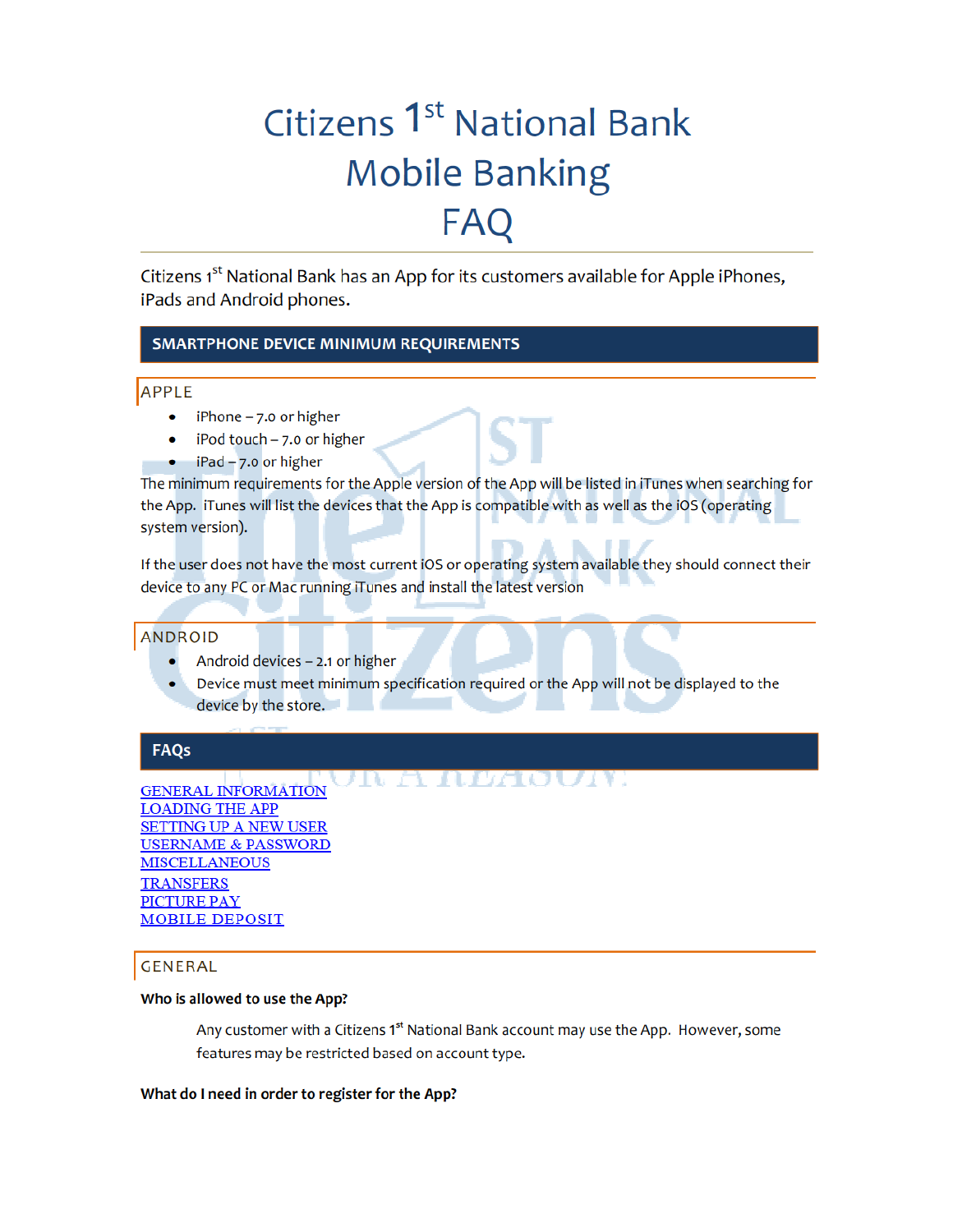The customer needs:

- their account number
- the last five digits of their social security number
- their date of birth

#### **Do I need to be the primary account holder in order to register to use the App?**

No. As long as you have a social security number tied to an existing account you will be able to register.

#### **Will you have an App for Blackberry, other smart phones or devices?**

We review other devices on a quarterly basis to determine if we should offer an App.

#### **Can a small business customer use the App?**

Only accounts that have a personal Social Security Number will be able to register for the App.

# **Can multiple users use the App through the same device?**

Yes. If another account holder wishes to access the App through another registered user's device then the second account holder must choose the "Login Help" feature and then select "Add Another User" to register on the new device.

# **Will the App be deactivated due to a lack of use?**

No. The App will remain active until it is deleted off the device.

# **Can I use bill pay through the App?**

No. Our online banking and mobile banking are separate products. Our mobile banking uses Picture Pay (see Picture Pay Section below) to pay bills.

# **Will we have the ability to scan checks from this App?**

Currently we do not offer mobile deposit, but this will be coming in a later update.

# LOADING THE APP

# **Where do I go to download the App?**

You can search for Citizens 1st or Citizens First National Bank in the App Store for Apple devices or Google Play for Android. You can also find a link to the App at citizensfnb.com

# **How come when I search Citizens 1st National Bank in the Google Play (Android marketplace), I can't**

#### **find the App?**

Our App has certain requirements that must be met by an Android device to operate correctly. If your device doesn't meet these, the App is not displayed in the store for your device.

#### **I am trying to register on the App; it keeps saying I cannot be verified?**

If you are certain you are entering the correct information, please call (712) 732-5440 during business hours and ask for Customer Service.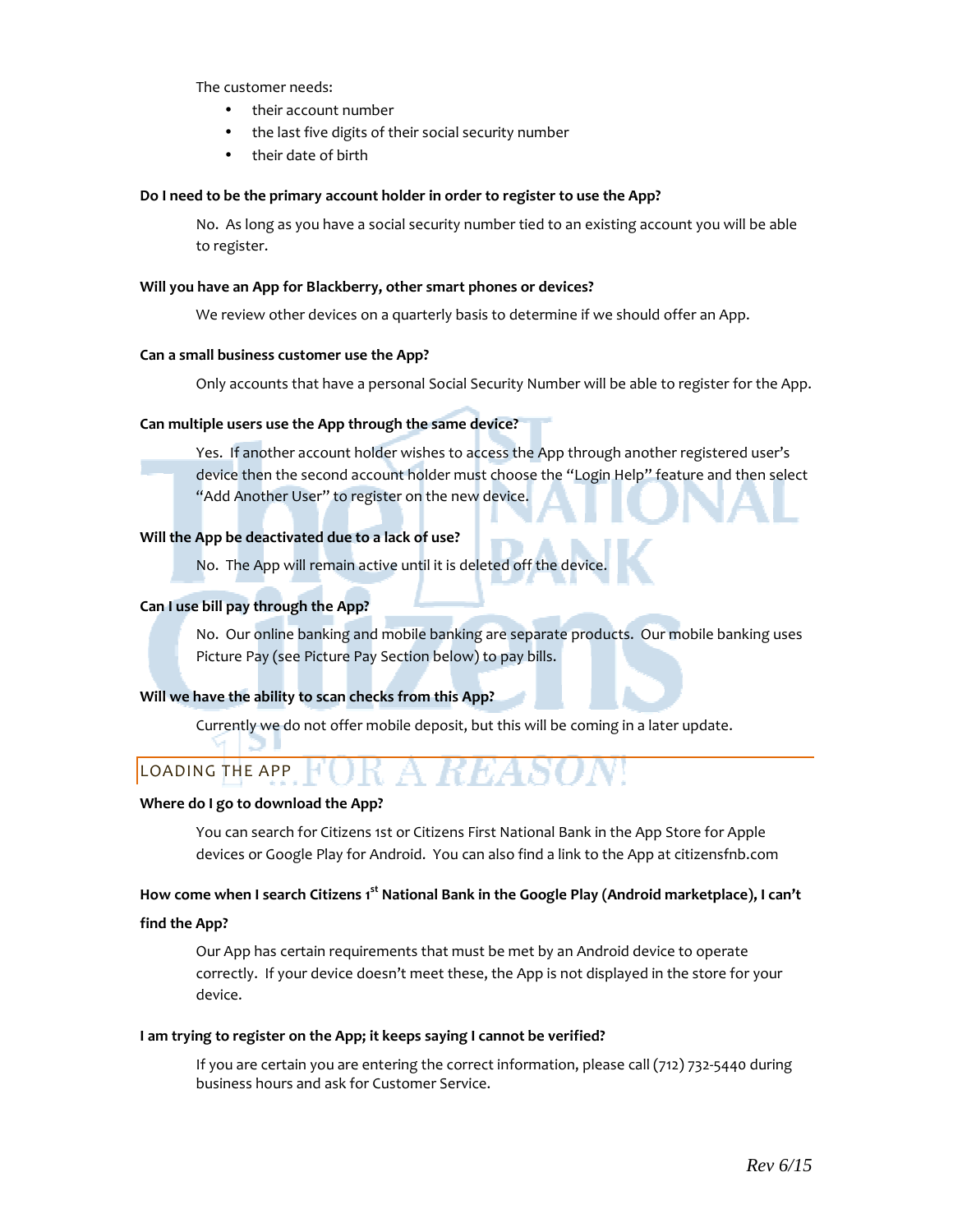# SETTING UP A NEW USER

#### **How do I login for the first time?**

Once you have loaded the App, tap on the "Accounts" icon. This will bring you to a new screen. At the bottom, tap on "New Mobile User?"

On the next screen you will be asked to enter your account number (any of your Citizens 1st National Bank account numbers), the last 5 digits of your social security number and your date of birth. Then tap "Verify" to validate your information.

Next you will have to create a username (6-20 characters with no spaces). You will also need to enter your first and last name, email, and phone number as requested.

Next you will set up your password and enter it twice then tap "Submit". The password must contain the following:

- 8 characters
- 1 number
- 1 upper case letter
- 1 lower case letter
- 1 special character

Finally you will be asked to select your primary account and login with your new username and password.

# USERNAME & PASSWORD

#### **I am having difficulty with creating a username.**

The username is restricted to between 6-20 characters in length with no spaces. The guidelines for creating a username are stated specifically within the registration process.

# **I am having difficulty creating a password.**

The password must contain the following:  $H/A$ 

- 8 characters
- 1 number
- 1 upper case letter
- 1 lower case letter
- 1 special character

The password must also be entered twice to confirm and match during the registration process.

#### **I forgot my username or password. How can I retrieve it?**

If the username or password has been forgotten, you can select the "Login Help" or "Help" icon, select "Add Another User" and follow the necessary steps to retrieve the forgotten credentials.

#### **How can I retrieve my username/ID?**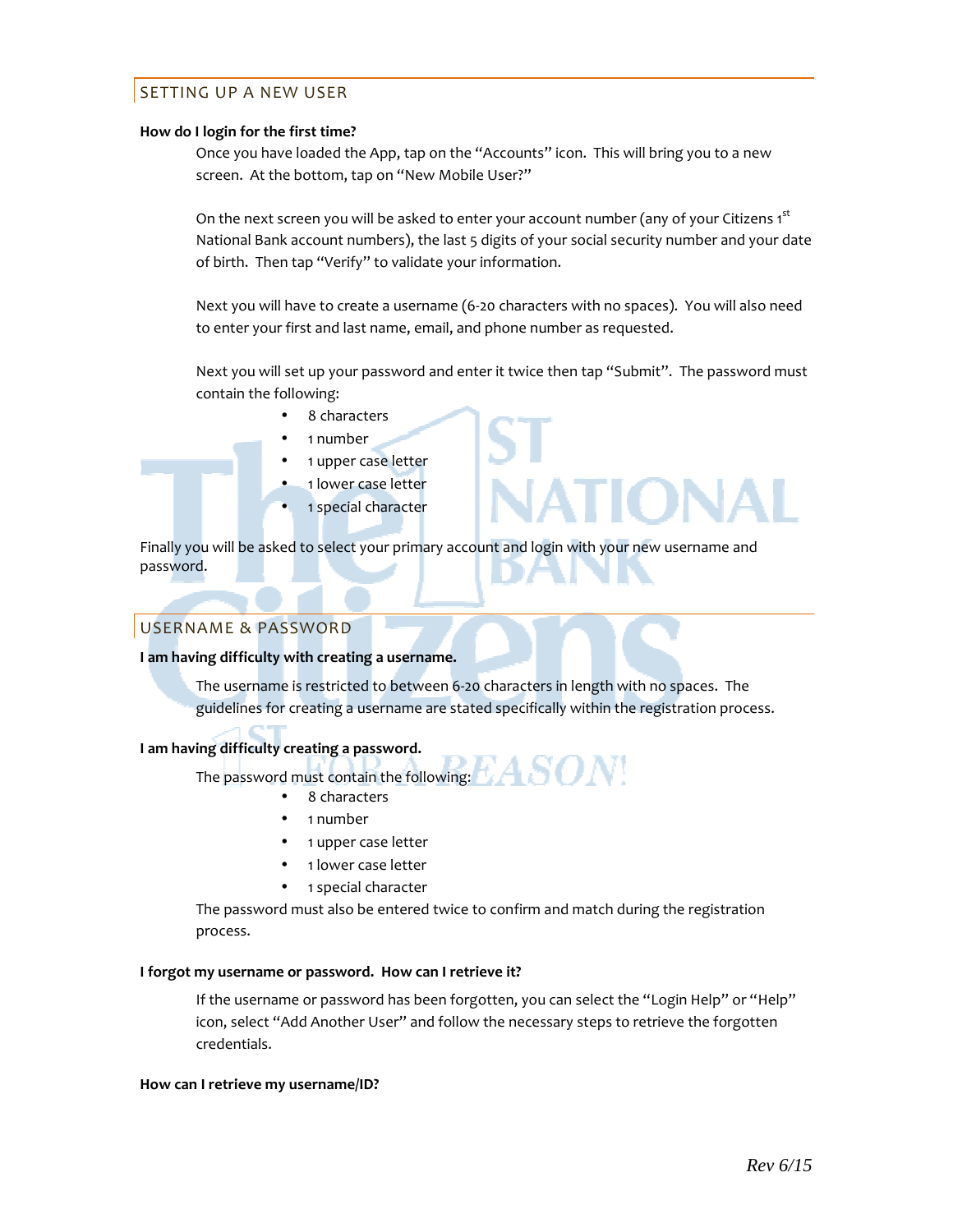Select "Login Help" or "Help" from the menu and then "Forgot Username".

#### **How do I reset my password?**

Select "Login Help" or "Help" from the menu and then "Reset Password".

#### **How can I change my username?**

Usernames cannot be changed from the App. If you need your username changed please call (712) 732-5440 during business hours and ask for Customer Service.

#### **Can I use the same username/password I have for online banking?**

Yes, but your App password will not change automatically when you change your online password and vice versa.

#### **How often do I have to change my App password?**

There are currently no enforced rules requiring a customer to change their password. It is a suggested best practice that customers access the "Login Help" or "Help" feature in the App and periodically change their password as a security measure.

# **How do I set up a four digit PIN?**

In "Settings" enable PIN Login.

# **Why don't I see the four digit PIN option?**

Each device can only maintain one user's PIN login. If you have multiple users using the same device the four digit PIN login will be automatically disabled. If you delete the App from the device and re-install the App, the function will be restored until a second user logs on.

# **MISCELLANEOUS**

#### **I'm receiving an error message, null, what does this mean?**

This could be a one-time occurrence due to a connectivity problem. Please try the operation again. If the issue reoccurs call (712) 732-5440 during banking hours and ask for Customer UR A REZIO Service.

# **Why can't I receive alerts like I do with online banking?**

Alerts will be available in a future release.

#### **I am a signer on another account and it shows up on my App. I don't want it on there, how can I**

#### **remove that account?**

You can hide the account by going to "Settings", select the account you wish to hide under "Account Settings" and then turn hide account on.

#### **I got an error message 201, what does that mean?**

This could be a onetime occurrence due to a connectivity problem. Please try the operation again. If the issue reoccurs, call (712) 732-5440 during banking hours and ask for Customer Service.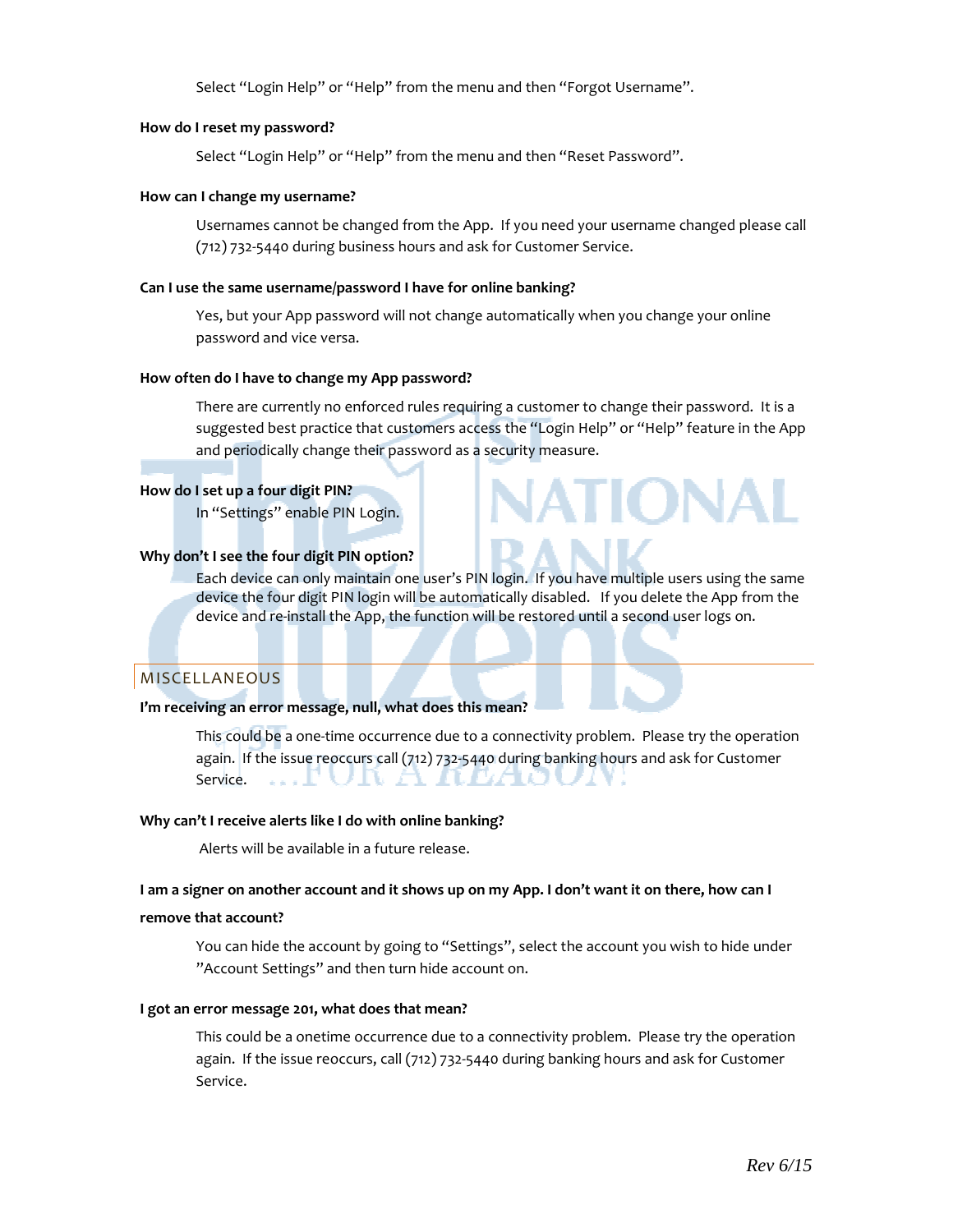#### **Why can't I see my business account on the App?**

At this time we do not offer mobile banking for business accounts.

#### **Can I give my accounts nicknames in the App?**

Yes, but they will only be seen within the App. Go to "Settings" and select the account you would like to give a nickname under "Account Settings". Select "Account Nickname" and add the nickname to the account.

#### TRANSFERS

# **What is the Transfer cut-off time?**

4:00 pm on business days, this does not include weekends or federal holidays that the bank is open.

#### **Can I transfer to an account at another bank?**

No, not using the transfer function. This can be accomplished using the Picture Pay function; however, the transfer will not be the same day.

#### **Can I make transfers with my loan?**

Yes. You may transfer to pay a loan from your Citizens checking/savings account, but the new loan balance will not be reflected until the next business day.

You may also transfer funds from a line-of-credit to your Citizens checking/savings account.

# PICTURE PAY

#### **What is Picture Pay?**

Picture Pay is a feature within our App that allows you to take a picture of your bill with the camera on your device to pay the bill.

#### **How do I use Picture Pay?**

#### **New Payee**

Select Picture Pay. Press the "+" symbol (activates the camera). Follow the instructions on the screen.

#### **Existing Payee**

Select Picture Pay. From the "Payees" screen, select the payee you want to pay and fill in the required information. Apple users will see a "Pay Again" button to select next to the biller that has been paid in the past. Paying this way will not require a bill and therefore there will not be a picture of the invoice for reference.

#### **Does Picture Pay work with my Online Bill Pay?**

No, Online Bill Pay and Picture Pay are not connected at all and function separately.

#### **How are my bills paid with Picture Pay?**

Bills are paid one of two ways, electronically through the ACH system or by check. An ACH payment will be made if the payee has been set up to receive ACH payments. When a payee is not set up to receive an ACH payment, a check will be printed and mailed out.

#### **Who can I pay bills to with Picture Pay?**

You can pay anyone. Picture Pay will determine certain information from the photo of the bill you are paying, such as the payment address, but you will be asked to select the amount as well as the payment date.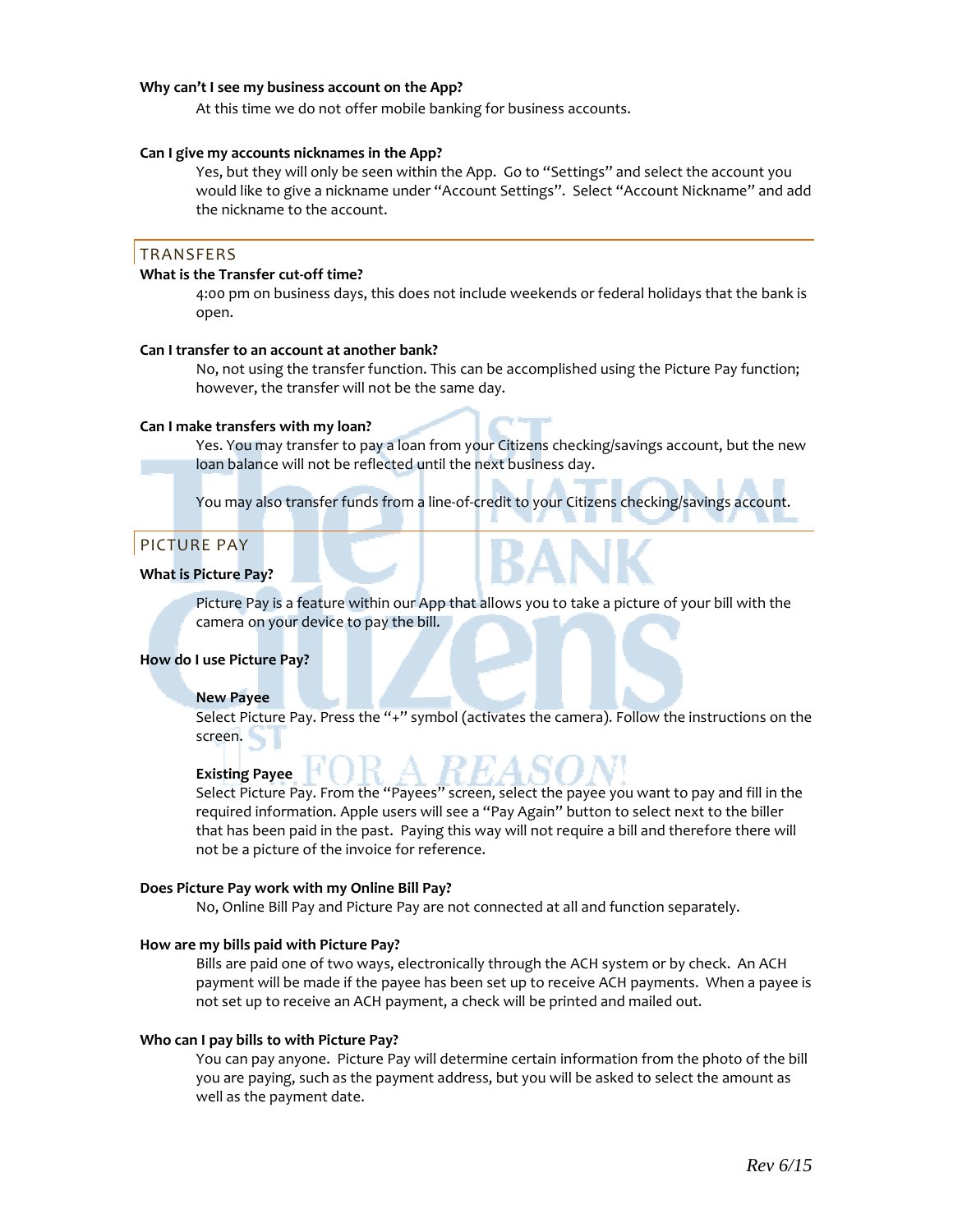#### **What happens if the bill does not get paid on time?**

You remain in control of when the payment gets made, but be mindful of the delivery time when you schedule your payments. We cannot predict how fast or slow the US Postal Service will get your check delivered. At most, it will take four to five business days for a payment to arrive at the billers address. In many cases, it will only take one day.

#### **How can I use Picture Pay to pay bills that I receive electronically rather than by USPS mail?**

When you receive your bill electronically (such as email), you may either print out a copy of the bill and take a picture of it, or you can just take a picture of the bill right from your computer screen.

#### **Is there a maximum or minimum amount I can pay on a bill with Picture Pay?**

There is a \$3,000 maximum, but no minimum that you can pay on a bill.

#### **Can I get my payment delivered faster?**

Yes, but there is an extra fee to cover postage and delivery cost.

Next Day Electronic \$2.95 Same Day Electronic \$7.95 Overnight Paper \$29.95

# **Can I cancel a payment once I have submitted it?**

#### **ACH Payments**

Standard ACH payments can be cancelled up to 4 pm 2 business days before the payment is scheduled to be delivered.

Expedited ACH payments can be cancelled up to 4 pm the business day the payment is submitted.

Same day ACH payments **cannot** be cancelled once the payment is submitted.

# **Paper Checks**

Paper checks can be cancelled up to 3 pm 5 business days before the payment is scheduled to be delivered.

Paper checks sent by Overnight Mail can be cancelled up to 3 pm the business day the payment is submitted.

# MOBILE DEPOSIT

#### **Do I have the capability to deposit checks from this App?**

Yes, you may make a deposit from your phone using our Mobile Deposit function.

#### **What kind of checks can I deposit using Mobile Deposit?**

You may deposit the following types of checks via Mobile Deposit:

- Personal checks made payable to you
- Business checks made payable to you
- Checks drawn on a bank in the US

# **Are there any restrictions to the types of checks I can deposit using Mobile Deposit?**

Yes, we do restrict mobile deposit to the checks mentioned above. The following types of checks cannot be processed via Mobile Deposit and must be deposited at the local branch:

- Post Dated Checks
- US Treasury Checks